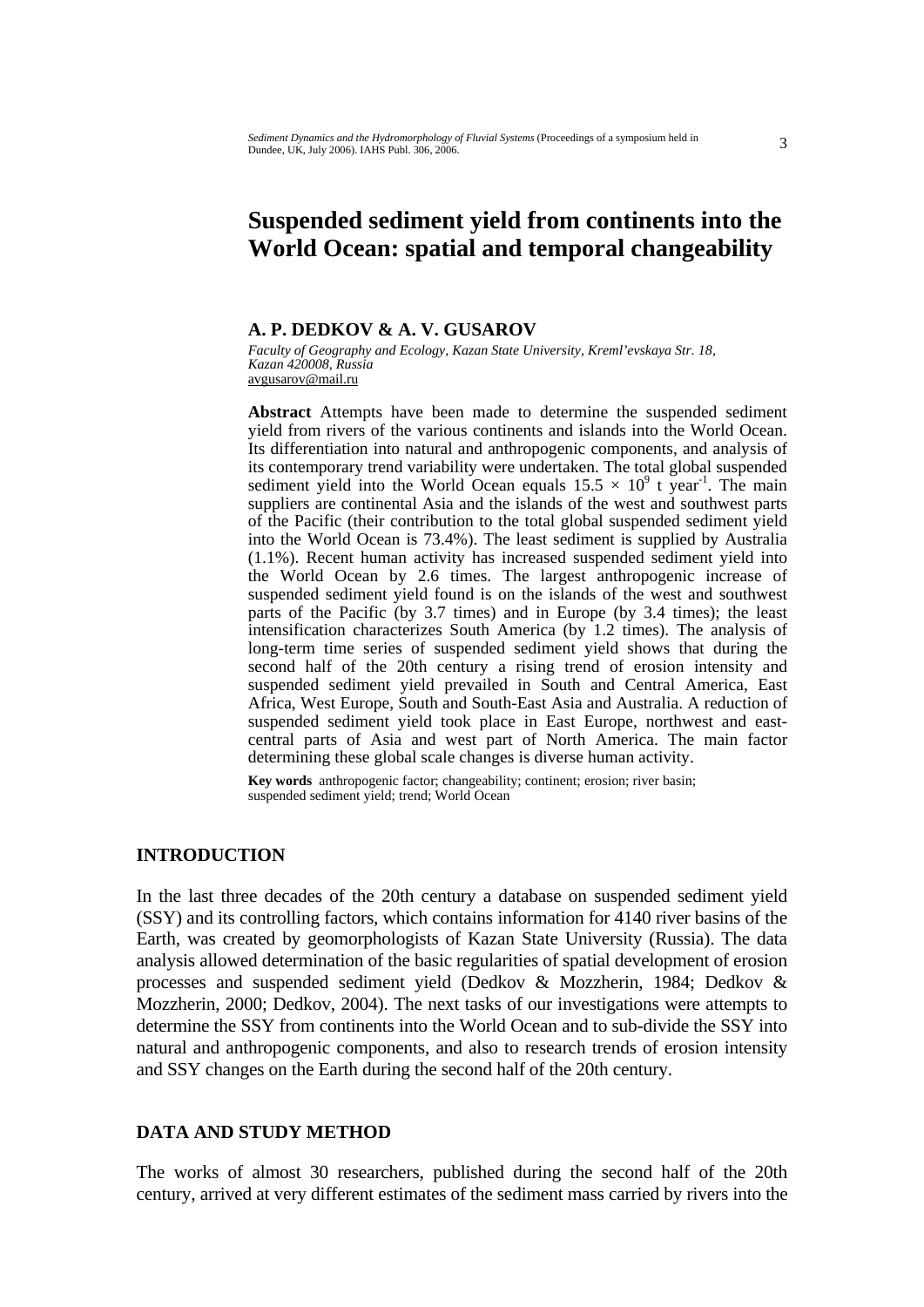World Ocean (Dedkov & Mozzherin, 2000). Especially large differences in estimates from 5.2  $\times$  10<sup>9</sup> t year<sup>-1</sup> (Corbel, 1964) to 51.1  $\times$  10<sup>9</sup> t year<sup>-1</sup> (Fournier, 1960)—are characteristic for works of the period 1950–1960 based on comparatively small numbers of observations. In the last two decades the range of estimates narrowed considerably.

 The area of the Earth having a water flow into the World Ocean (area of external water flow) is 97.6  $\times$  10<sup>6</sup> km<sup>2</sup> (65.5% of total area of dry land of the Earth). The other  $51.4 \times 10^6$  km<sup>2</sup> (34.5%) is deprived of water flow into the World Ocean (area of internal water flow). From the total area of dry land with water flow into the World Ocean, only  $52.6 \times 10^6$  km<sup>2</sup> (53.9%) are provided with direct data on SSY. These data are for 330 rivers from our database with hydrological stations at river mouths or near to them. The total SSY into the World Ocean from all 330 rivers is approx. 10 248.7  $\times$  $10^6$  t year<sup>-1</sup>, or 195 t km<sup>-2</sup> year<sup>-1</sup>. It is noteworthy that this specific SSY is near to that obtained for 4140 hydrological stations of the Earth including the area of internal water flow (202 t km<sup>-2</sup> year<sup>-1</sup>, including 70 t km<sup>-2</sup> year<sup>-1</sup> for the plains and 374 t km<sup>-2</sup> year<sup>-1</sup> for mountain regions).

 For the vast area of external water flow for which no direct data on SSY are available  $(45.0 \times 10^6 \text{ km}^2, \text{ or } 46.1\% \text{ of all regions with water flow into the World})$ Ocean), SSY was determined by data extrapolation from neighbouring river basins with hydrological stations, with corrections for relief, lithology, runoff, vegetation cover and land use intensity. The values of such corrections depended on earlier established dependences of SSY on the various natural and anthropogenic factors (Dedkov & Mozzherin, 1984; Lvovitch *et al.*, 1991 and others). The estimated SSY from areas where no data are available is  $5219.9 \times 10^6$  t year<sup>-1</sup>, or 116 t km<sup>-2</sup> year<sup>-1</sup>. Consequently, the SSY from such areas is considerably (by 1.7 times) less than that from areas with direct SSY data. This may be explained by the fact that hydrological stations are located mainly in territories with large anthropogenic influences on SSY (Dedkov, 2004).

 Total global SSY has two components: natural and anthropogenic. The natural component is formed by erosion in natural conditions not influenced by human activity. The anthropogenic component reflects greater erosion intensity and increase of SSY under the influence of human activity, mainly agricultural.

 To estimate the influence of the anthropogenic factors on SSY, all (4140) river basins of the dry land of the Earth in our database were divided into three principal categories of land use intensity. Unmastered or poorly mastered (cultivated area less than 30%) river basins were classed as Category I, the SSY of which is conventionally accepted as a natural (i.e. pre-agricultural) component. River basins with an intermediate degree of mastering (cultivated area from 30% to 70%) were classed as Category II, and with strong mastering as Category III (cultivated area more than 70%). For the whole Earth the increases of SSY from the river basins of one category to another are shown in Table 1. The indices of reduction of specific SSY from Categories II and III to Category I (i.e. to almost the natural level) are adopted as the coefficients of anthropogenic transformation (CAT);  $CAT_{(III)}$  and  $CAT_{(III)}$ , respectively. With the aid of these coefficients all basins of Categories II and III were compared with basins of Category I, i.e. with almost natural (pre-agricultural) levels of erosion intensity and SSY.

 The research of trends in erosion intensity and SSY changes involved more than 1500 long-term time series of SSY observations (Gusarov, 2000, 2001, 2002a,b, 2003). Most of the data are from the territory of the Former Soviet Union (mainly data of Bobrovitskaya, 1994) as well as from the territory of the USA (48 series) and Central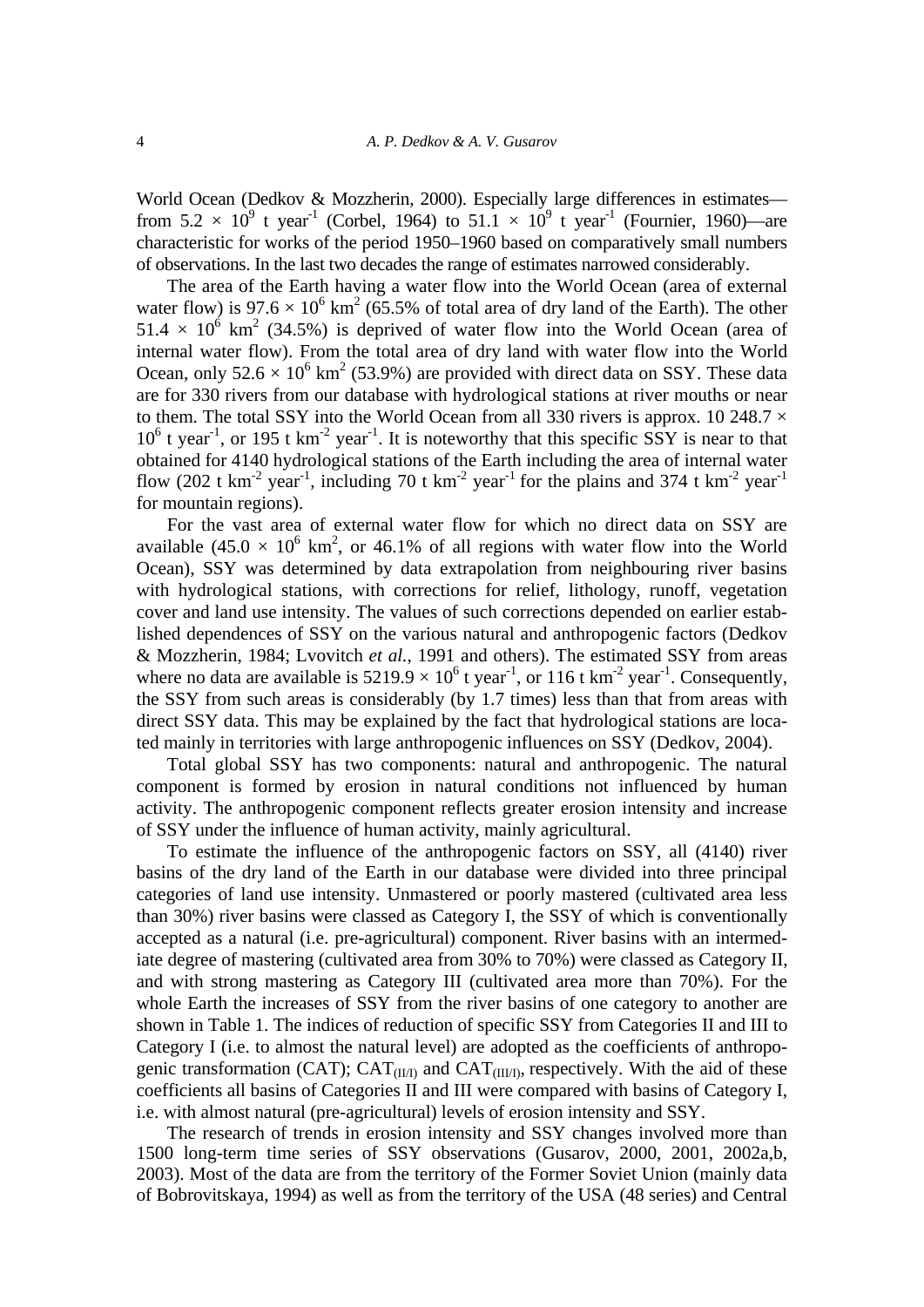| Relief    | River basin area                         | Categories of land use intensity |     |     | CAT <sub>(I</sub> | CAT <sub>(III/1)</sub> |
|-----------|------------------------------------------|----------------------------------|-----|-----|-------------------|------------------------|
|           |                                          |                                  |     | Ш   |                   |                        |
| Plains    | Small basins<br>$<$ 5000 km <sup>2</sup> | 10                               | 36  | 130 | 3.6               | 13.0                   |
|           | large basins<br>$>5000 \text{ km}^2$     | 16                               | 33  | 130 | 2.1               | 8.1                    |
| Mountains | All basins                               | 240                              | 592 | 660 | 2.5               | 2.8                    |

Table 1 Specific suspended sediment yield (t km<sup>-2</sup> year<sup>-1</sup>) and coefficients of anthropogenic transformation (times) in river basins with different categories of land use intensity (whole Earth).

and West Europe; the lesser part the data is from South America, Africa and South, East and South-East Asia. The following sources of information have been used: materials of regime observations by the Hydro-Meteorological Service of the Former Soviet Union; the electronic databases of the Canadian National Water Research Institute (http://www.cciw.ca) and the Geological Survey of the USA (http://www.usgs.gov); numerous works on the subject, published in Russia and elsewhere.

### **RESULTS**

The following main results were obtained:

- 1. The total global suspended sediment yield from dry land into the World Ocean is estimated at approx. 15 469  $\times$  10<sup>6</sup> t year<sup>-1</sup>. Similar results were obtained by Alekseev & Lisitcina (1974),  $15.7 \times 10^9$  t year<sup>-1</sup>; Milliman (1991),  $16.0 \times 10^9$  t year<sup>-1</sup>; Lvovitch *et al.* (1991),  $14.9 \times 10^9$  t year<sup>-1</sup>; Walling & Webb (1996),  $15.0 \times$  $10^9$  t year<sup>-1</sup> and others.
- 2. The natural component of SSY from dry land into the World Ocean is 5978  $\times$ 10<sup>6</sup> t year<sup>-1</sup>. The difference between the total global SSY into the World Ocean and its natural component is the value of the anthropogenic component,  $9491 \times 10^6$  t year-1. Consequently, the anthropogenic component of SSY into the World Ocean exceeds the natural component by approx. 1.6 times, and the total global SSY into the ocean as a result of human activity increased by approx. 2.6 times. A number of other researchers, using other methods, came to the conclusion that anthropogenic factors doubled the total global SSY (Milliman, 1991; Walling & Webb, 1996 and others). From our data we conclude that on the plains of the Earth the total SSY increased by 6.0 times, whereas in the mountains it increased by 1.6 times.
- 3. Separate regions of the Earth supply different amounts of suspended sediments to the World Ocean. Table 2 shows that continental Asia is the principal supplier of suspended sediment, producing more than half (59%) of the total global SSY. There is a large distinction in SSY between the north part of Asia (basin of the Arctic Ocean) and the southeast part (basins of Indian and Pacific Oceans). The area of external water flow of the southeast part of Asia exceeds that in the north part by 1.4 times, but its rivers transport 95.6 times more suspended sediment into the World Ocean (7742  $\times$  10<sup>6</sup> t year<sup>-1</sup> and 81  $\times$  10<sup>6</sup> t year<sup>-1</sup>, respectively). The specific SSY in the river basins of the southeast part exceed those in the north part by 110 times (about 990 t  $km^{-2}$  year<sup>-1</sup> and 9 t  $km^{-2}$  year<sup>-1</sup>, respectively). Rivers with record masses of suspended sediments for the whole dry land of the Earth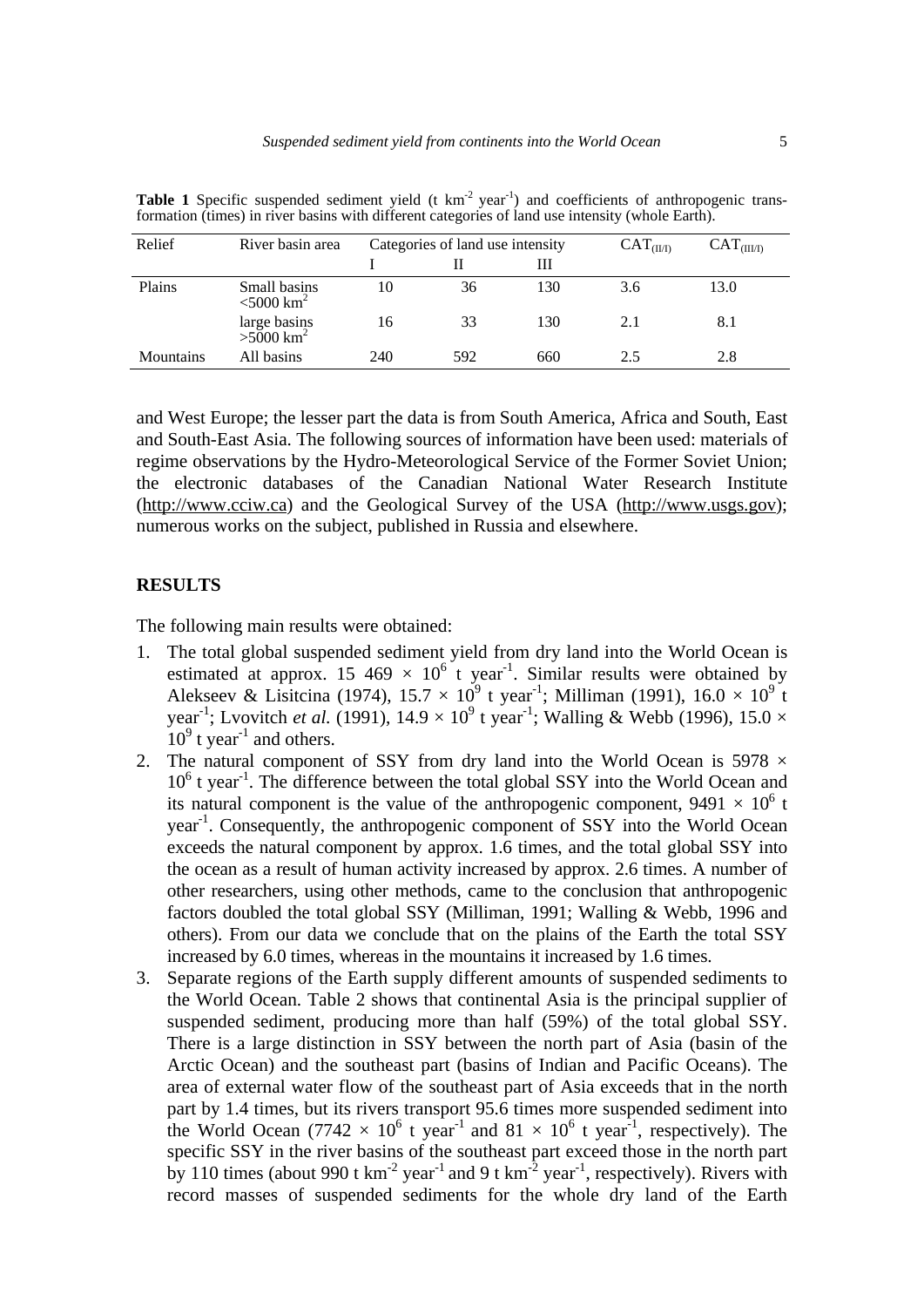| Regions of the<br>Earth | Total SSY into the<br>World Ocean<br>$(\times 10^6 \text{ t year}^{\frac{1}{9}})$ | Natural component,<br>$(\times 10^6 \text{ t year}^{\text{T}} / \%)$ | AI<br>(times) | Specific SSY<br>$(\text{t} \text{ km}^{-2} \text{ year}^{-1})$<br>total / natural |
|-------------------------|-----------------------------------------------------------------------------------|----------------------------------------------------------------------|---------------|-----------------------------------------------------------------------------------|
| Europe                  | $579.6 / 3.8*$                                                                    | $171.6/29.6**$                                                       | 3.4           | 69/20                                                                             |
| Asia                    | 9 132.7/59.0                                                                      | 3 5 25.2/38.6                                                        | 2.6           | 337/130                                                                           |
| Africa                  | 1043.1 / 6.7                                                                      | 314.0/30.1                                                           | 3.3           | 57/17                                                                             |
| North America           | 1080.0 / 7.0                                                                      | 322.9/29.9                                                           | 3.3           | 50/15                                                                             |
| South America           | 1238.4/8.0                                                                        | 993.7/80.2                                                           | 1.2           | 72/58                                                                             |
| Australia               | 164.6 / 1.1                                                                       | 54.8/33.3                                                            | 3.0           | 44/15                                                                             |
| Pacific islands         | 2230.2 / 14.4                                                                     | 595.5/26.7                                                           | 3.7           | 1 770 / 458                                                                       |
| <b>Whole Earth</b>      | 15 468.5 / 100.0                                                                  | 5 977.7/38.6                                                         | 2.6           | 158/61                                                                            |

**Table 2** Modern suspended sediment yield (SSY) into the World Ocean.

AI – anthropogenic increase of SSY

\* Portion of total global SSY into the World Ocean

\*\* Portion of total SSY into the World Ocean from this region

drain into the Pacific and Indian Oceans: the Yellow River, 2800 t  $km^{-2}$  year<sup>-1</sup> and the Ganges with the Brakhmaputra,  $2700$  t km<sup>-2</sup> year<sup>-1</sup>. Each of the large rivers of Siberia, the Ob, Enisei and Lena, annually transport less than  $1 \times 10^7$  t of sediment into the Arctic Ocean. Such distinctions in SSY between the two parts of Asia are predictable. Favorable conditions for intense erosion, both natural (high relief, heavy atmospheric precipitation and large runoff, widespread easily eroded rocks) and anthropogenic (intensive and long established agricultural use of plains, the densest rural population on the Earth) combine in the southeast part of continent. In the north part of Asia the very small SSY into the World Ocean is related to the vast areas of low relief and comparatively poor agricultural usage of the natural landscapes of the tundra and taiga zones.

 Second place in SSY into the World Ocean is taken by the islands of the west and southwest parts of the Pacific. In spite of the comparatively small area of this territory its rivers transport more suspended sediments into the World Ocean than any continent, except for Asia, and show the greatest specific SSY, 1770 t  $km<sup>-2</sup>$  year<sup>-1</sup> (Table 2). In Taiwan the specific SSY is  $14\,200$  t km<sup>-2</sup> year<sup>-1</sup>, in New Guinea is 1200 t km<sup>-2</sup> year<sup>-1</sup> and in New Zealand is approx. 800 t km<sup>-2</sup> year<sup>-1</sup>. Such large SSY in the island part of the Pacific is related to the heavy rains, high relief, small areas of river basins and considerable agricultural transformation of natural landscapes.

 South America shows the third highest SSY, due only to considerable aforestation, the greatest among all continents, and weakest agricultural usage. However, the location of the main part of the continent in the humid tropics and the mountain system of the Andes causes heavy atmospheric precipitation and greatest runoff among all continents (Table 3). On the plains of the Earth in natural conditions the largest SSY is characteristic of the humid tropics and the equatorial zone (Dedkov & Mozzherin, 1984).

 North America and Africa are almost equal in the area of external water flow, but have different environmental conditions, yet identical masses of suspended sediments are transported to the World Ocean (about  $1 \times 10^9$  t year<sup>-1</sup>). The specific SSY in the mouths of large rivers of both continents periodically exceeds 100 t  $km<sup>-2</sup> year<sup>-1</sup>$ , with mean values of 50–60 t km<sup>-2</sup> year<sup>-1</sup>. In North America the rivers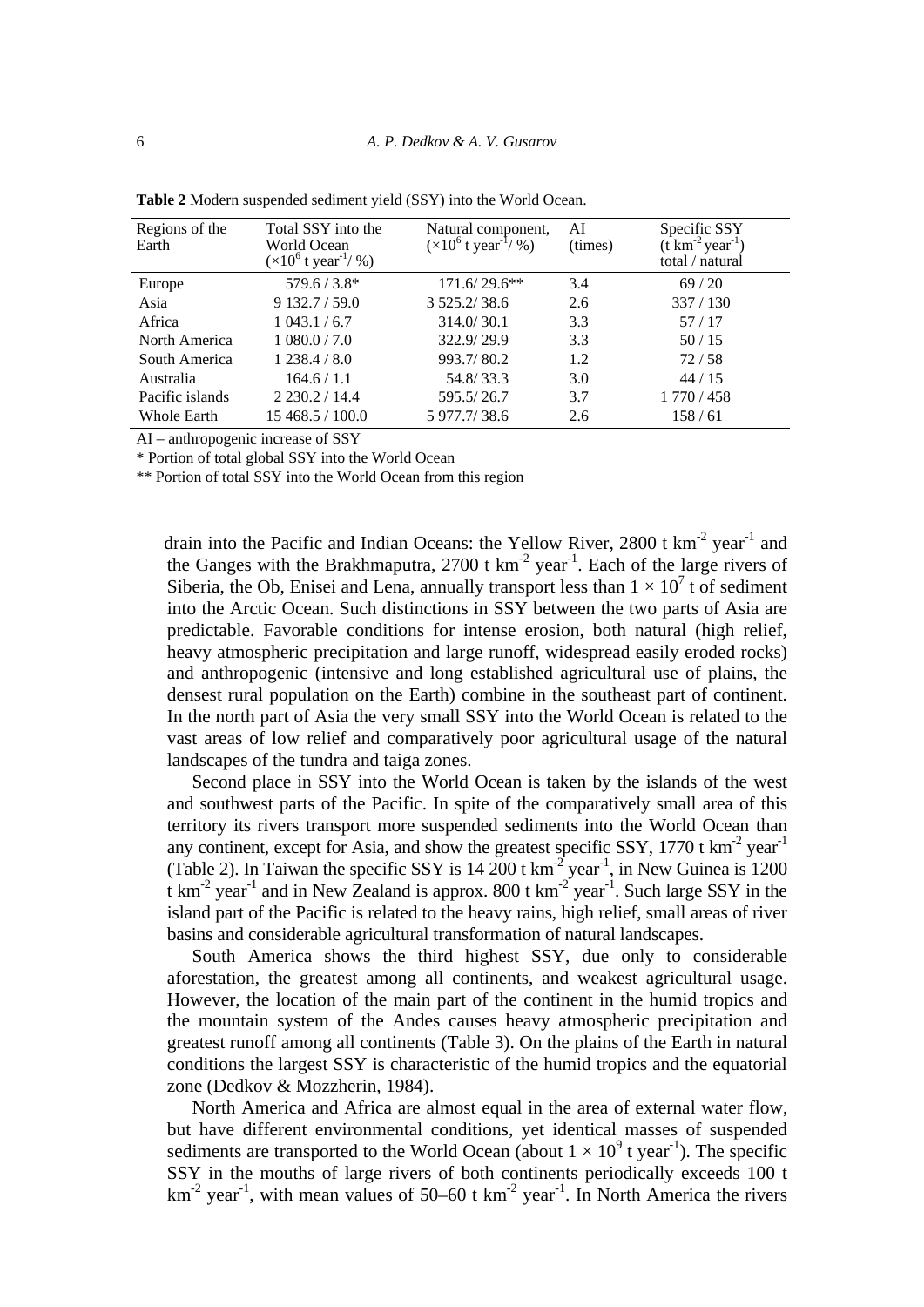| Regions of         | Main factors                                                           |                                  |                                                 |                                |                                                    |  |  |
|--------------------|------------------------------------------------------------------------|----------------------------------|-------------------------------------------------|--------------------------------|----------------------------------------------------|--|--|
| the Earth          | Area of external<br>water flow<br>$(\times 10^6 \,\mathrm{km^2} / \%)$ | Mean<br>absolute<br>height $(m)$ | Mean specific<br>runoff<br>$(L s^{-1} km^{-2})$ | Mean<br>aforestation<br>$(\%)$ | Mean degree<br>(category) of land<br>use intensity |  |  |
| Europe             | $8.6*$<br>8.4/                                                         | 300                              | 12.2                                            | 30                             | 2.5                                                |  |  |
| Asia               | 27.1 / 27.8                                                            | 950                              | 21.5                                            | 17                             | 1.7                                                |  |  |
| Africa             | 18.3 / 18.8                                                            | 650                              | 7.3                                             | 34                             | 1.9                                                |  |  |
| North America      | 21.6 / 22.1                                                            | 720                              | 11.5                                            | 36                             | 2.3                                                |  |  |
| South America      | 17.2 / 17.6                                                            | 580                              | 21.6                                            | 47                             | 1.7                                                |  |  |
| Australia          | 3.8<br>3.7/                                                            | 215                              | 6.3                                             | 14                             | 1.5                                                |  |  |
| Pacific islands    | 1.3<br>1.3/                                                            | 400                              | ~230.0                                          | 30                             | 2.0                                                |  |  |
| <b>Whole Earth</b> | 97.6/100.0                                                             | 690                              | 17.8                                            | 28                             | 1.9                                                |  |  |

**Table 3** The main factors of suspended sediment yield on the areas of external water flow.

\* Portion of total global area of external water flow.

**Table 4** Areas  $(\times 10^6 \text{ km}^2)$  with different trends of erosion intensity and suspended sediment yield changes in hemispheres of the Earth during the second half of the 20th century.

| Hemispheres of the Earth |              |  |  |
|--------------------------|--------------|--|--|
| Northern                 | Southern     |  |  |
| 34.02 (34.7)             | 24.94 (72.0) |  |  |
| 26.83(27.4)              | 1.69(4.9)    |  |  |
| 21.30(21.8)              | 5.42(15.6)   |  |  |
| 15.79(16.1)              | 2.60(7.5)    |  |  |
| 97.97 (100.0)            | 34.65(100.0) |  |  |
|                          |              |  |  |

In parentheses, %

 serve as basic suppliers of sediment into the World Ocean from the strongly agriculturally developed plains of the USA. In Africa, the low mountains and plateaux of tropical and equatorial climatic zones are characteristically not so strongly mastered, but are more humid and with large runoff.

 In Australia the area of external water flow is the smallest among all continents. Consequently, the smallest specific SSY and the smallest portion of total global sediment yield into the World Ocean is from Australia.

- 4. During the second half of the 20th century the dry land of the Earth was dominated by areas with mainly rising trends of erosion intensity and SSY changes (Fig. 1, Table 4). The ratio of areas with different erosion intensity and SSY changes trends in various regions and within different climatic zones of the Earth was uneven during this period. The majority of the areas dominated by mainly rising trends of erosion intensity are located in the equatorial, subequatorial and tropical zones. A lower number of such areas is located in climatic zones of the midlatitudes and high-latitudes. More considerable is the decrease of erosion intensity and SSY (descending trend) in river basins of the arctic, subarctic and temperate climatic zones of the Northern Hemisphere (Table 5, Table 6).
- 5. Changing anthropogenic factors (i.e. reforestation and deforestation, cultivation and grazing, etc.) and hydro-climatic conditions are the main reasons for trend variations in erosion intensity and SSY changes on the Earth during the second half of the 20th century. The ratio of areas in which specific factors predominate is different on the continents (Table 7) and within climatic zones (Fig. 2).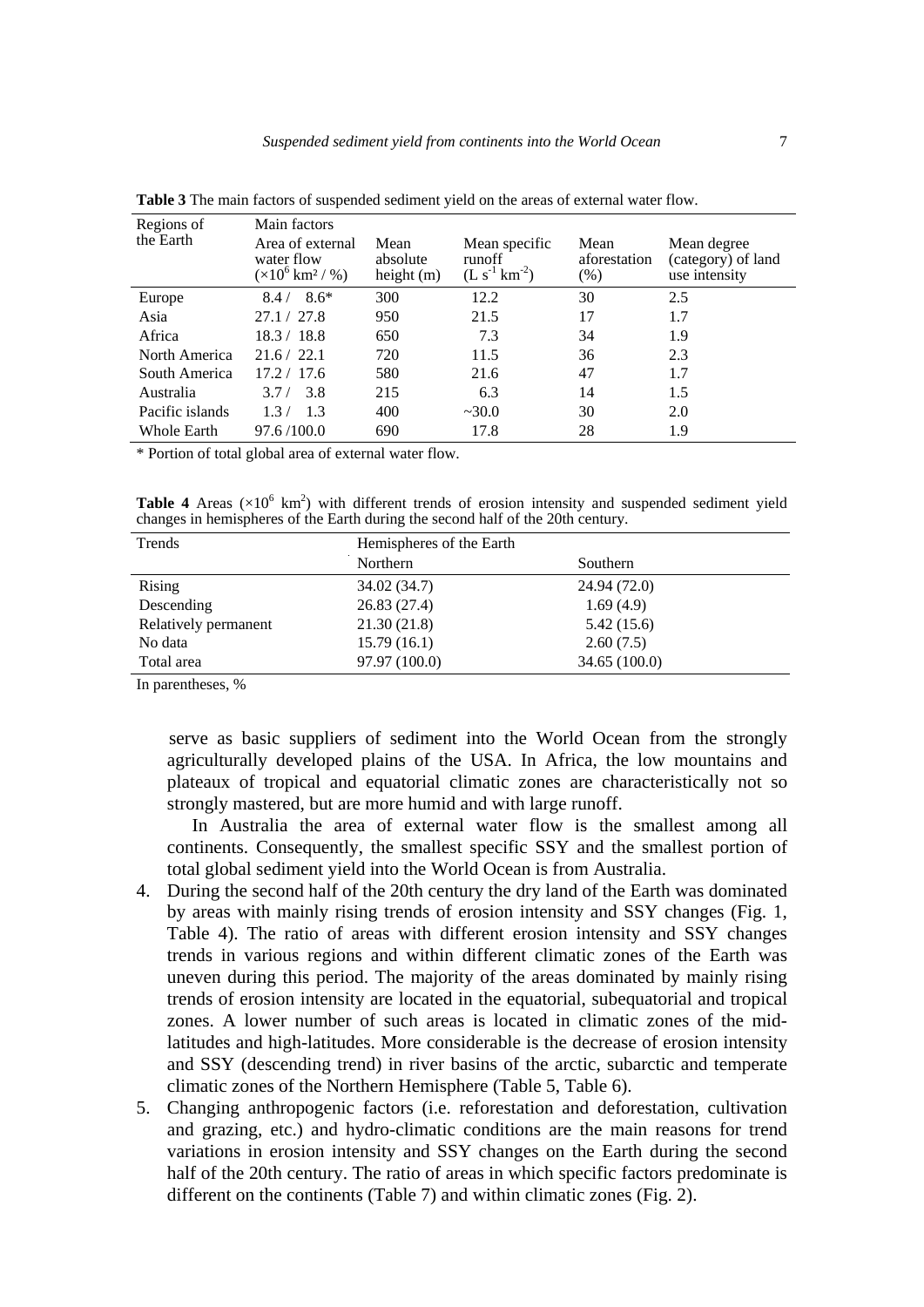

Fig. 1 Map of trends of erosion intensity and suspended sediment yield changes on the Earth during the second half of the 20th century. Trends: 1, rising; 2, descending; 3, relatively permanent; 4, no data; 5, border of cl **Fig. 1** Map of trends of erosion intensity and suspended sediment yield changes on the Earth during the second half of the 20th century. Trends: 1, rising; 2, descending; 3, relatively permanent; 4, no data; 5, border of climatic zones. Climatic zones: Ar, arctic; SA, subarctic; Te, temperate; ST, subtropical, Tr, tropical; SE, subequatorial, Eq, equatorial.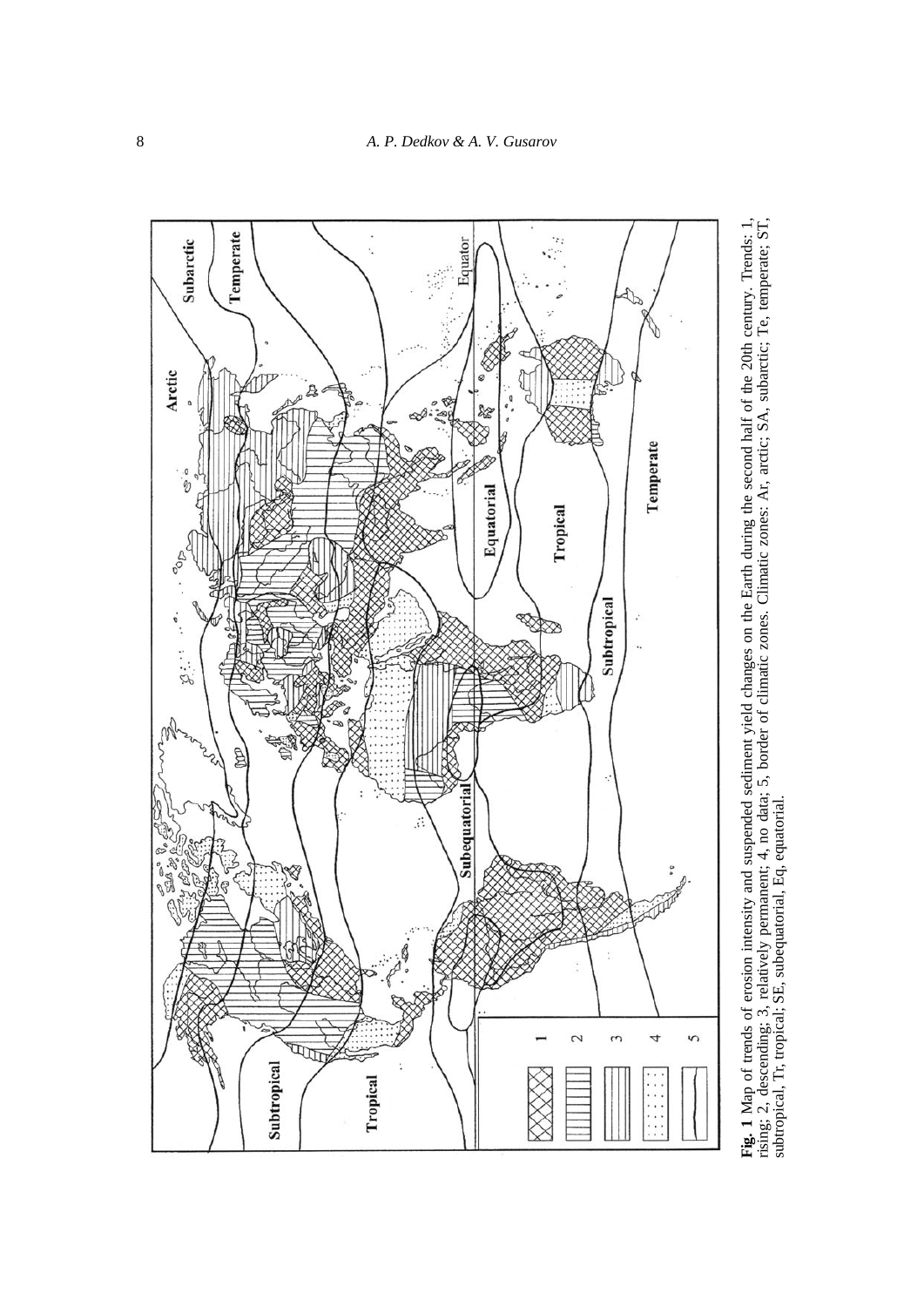| Trends        | Regions of the Earth |                          |                  |                  |               |               |  |
|---------------|----------------------|--------------------------|------------------|------------------|---------------|---------------|--|
|               | Africa               | Australia and<br>Oceania | South<br>America | North<br>America | Europe        | Asia          |  |
| <b>Rising</b> | 11.40 / 37.7         | 4.59/52.6                | 15.96 / 89.4     | 5.89/26.7        | 3.45/34.2     | 17.67 / 40.5  |  |
| Descending    | 4.25/14.1            | 0.24 / 2.8               |                  | 9.36 / 42.4      | 4.12 / 40.8   | 10.55 / 24.2  |  |
| Relatively    | 7.26 / 24.0          | 2.77/31.7                | 0.56 / 3.1       | 2.06/9.3         | 2.08 / 20.6   | 12.02 / 27.6  |  |
| permanent     |                      |                          |                  |                  |               |               |  |
| No data       | 7.32 / 24.2          | 1.13/12.9                | 1.33/7.5         | 4.79/21.6        | 0.44/4.4      | 3.38/7.7      |  |
| Total area    | 30.23 / 100.0        | 8.73 / 100.0             | 17.85 / 100.0    | 22.10 / 100.0    | 10.09 / 100.0 | 43.62 / 100.0 |  |
|               | $\sim$ $\sim$        |                          |                  |                  |               |               |  |

**Table 5** Areas with different trends of erosion intensity and suspended sediment yield changes in various regions of the Earth during the second half of the 20th century.

Numerator,  $\times 10^6$  km<sup>2</sup>; denominator, % of total area.

**Table 6** Areas  $(\times 10^6 \text{ km}^2)$  with different trends of erosion intensity and suspended sediment yield changes in climatic zones of the Earth during the second half of the 20th century.

| Climatic zones       | Trends      |              |                           | No data | Total area |
|----------------------|-------------|--------------|---------------------------|---------|------------|
|                      | Rising      | Descending   | Relatively                |         |            |
|                      |             |              | permanent                 |         |            |
| Arctic               | $-$ (0.0)   | 1.98(53.4)   | 1.73(46.6)                | 1.54    | 5.25       |
| Subarctic            | 1.20(16.4)  | 2.54(34.6)   | 3.59(49.0)                | 0.80    | 8.13       |
| Temperate $(N)$      | 7.28(24.0)  | 14.03 (46.2) | 9.06(29.8)                | 1.53    | 31.90      |
| Subtropical (N)      | 8.63(50.3)  | 6.87(40.0)   | 9.7)<br>1.76 <sub>0</sub> | 2.72    | 19.98      |
| Tropical (N)         | 2.90(70.7)  | 0.61(14.9)   | 0.59(14.4)                | 8.60    | 12.70      |
| Subequatorial (N)    | 11.78(67.9) | 1.05(6.1)    | 4.51(26.0)                | 0.59    | 17.93      |
| Equatorial $(N + S)$ | 6.10(74.7)  | 1.90(23.2)   | $0.17(-2.1)$              |         | 8.17       |
| Subequatorial (S)    | 11.50(79.7) | 0.83(5.8)    | 2.10(14.5)                |         | 14.43      |
| Tropical $(S)$       | 7.94(82.6)  | 0.19(2.0)    | 1.48(15.4)                | 1.74    | 11.35      |
| Subtropical (S)      | 1.63(48.1)  | 0.24(7.1)    | 1.52(44.8)                | 0.41    | 3.80       |
| Temperate $(S)$      | (0.0)       | (0.0)        | 0.32(100.0)               | 0.45    | 0.77       |

In parentheses, %; hemispheres: N, northern; S, southern.

**Table 7** Areas with predominant factors of trends of erosion intensity and suspended sediment yield changes in various regions of the Earth during the second half of the 20th century.

| Factor                 | Regions of the Earth |                             |                  |                  |               |               |  |
|------------------------|----------------------|-----------------------------|------------------|------------------|---------------|---------------|--|
|                        | Africa               | Australia<br>and<br>Oceania | South<br>America | North<br>America | Europe        | Asia          |  |
| A                      | 11.40 / 49.8         |                             | 16.52 / 100.0    | 1.15/6.6         | 3.85/39.9     | 17.94 / 37.1  |  |
| H                      | 4.25 / 18.5          | 7.33/96.4                   |                  | 1.48/8.6         | 2.79 /28.9    | 14.01 / 34.8  |  |
| $A-H$                  | 7.26 / 31.7          | 0.27/3.6                    |                  | 14.68 / 84.8     | 3.01 / 31.2   | 11.29 / 28.1  |  |
| N <sub>0</sub><br>data | $7.32/-$             | $1.13/-$                    | $1.33/-$         | $4.79/-$         | $0.44/-$      | $3.38/-$      |  |
| Total<br>area          | 30.23 / 100.0        | 8.73 / 100.0                | 17.85 / 100.0    | 22.10 / 100.0    | 10.09 / 100.0 | 43.62 / 100.0 |  |

Factors: A, anthropogenic; H, hydro-climatic; A–H, relative anthropogenic–hydro-climatic; numerator –  $\times 10^6$  km<sup>2</sup>; denominator – %.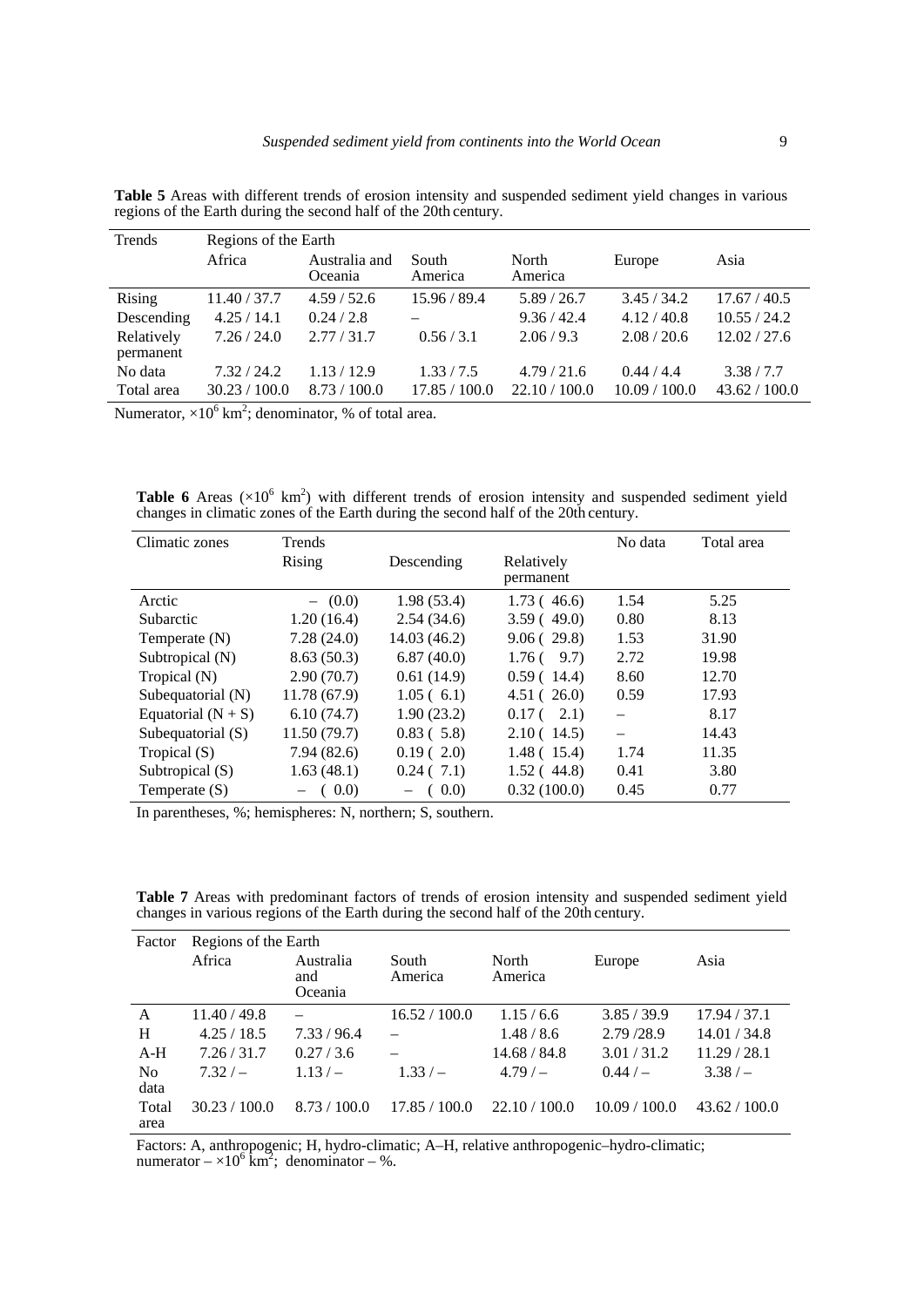

**Fig. 2** Factor structure of areas with different trends of erosion intensity and suspended sediment yield changes on the Earth during the second half of the 20th century. *Factors*: 1, anthropogenic; 2, hydro-climatic; 3, relative anthropogenic– hydro-climatic. *Climatic zones*: Ar, arctic; SA, subarctic; Te, temperate; ST, subtropical; Tr, tropical; SE, subequatorial; Eq, equatorial.

**Acknowledgements** This research has been made possible thanks to financial support from the Russian Foundation for Basic Research, RFBR (projects no. 03-05-64896 and no. 05-05-65001).

#### **REFERENCES**

Alekseev, V. V. & Lisitcina, K. N. (1974) Stok vzveshennikh nanosov (Suspended sediment yield). In: *Mirovoy vodniy balans i vodniye resursi Zemli (World Water Balance and Water Resources of the Earth).* Gidrometeoizdat, Leningrad, Former Soviet Union (in Russian).